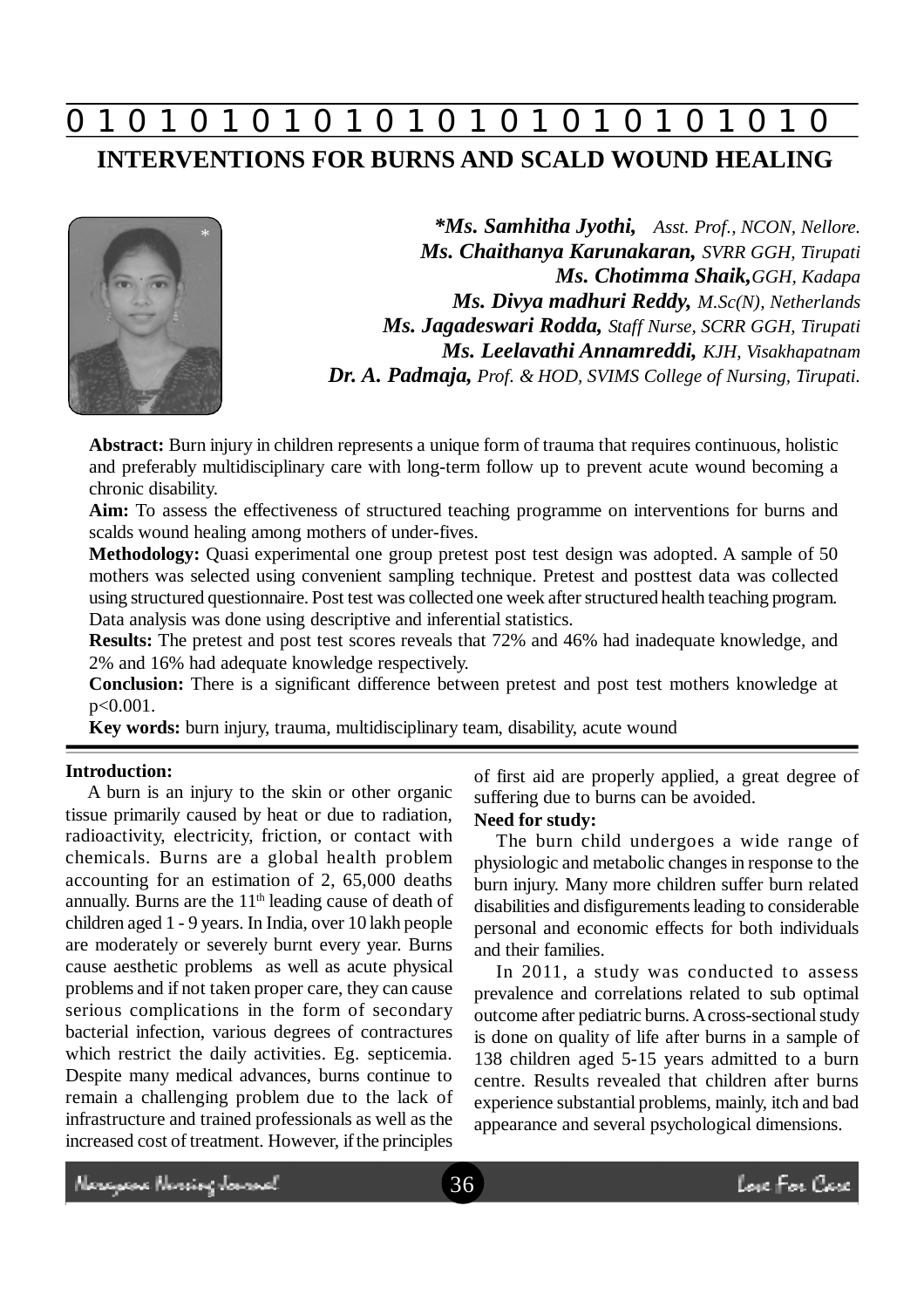# **0 z 0 z 0 z 0 z 0 z 0 z 0 z 0 z 0 z 0 z 0 z 0 z 0**







In 2008, a retrospective study was conducted on 5 year review of the epidemiology and outcomes associated with pediatric upper extremity burns treated at an urban health centers. A sample of Two hundred and sixty nine children with burns was selected. Results revealed that mechanism of burn included direct contact (47%), scalds (29%), flame (12%), electrical (10%), and friction or chemical (1.5%). Fifty percent of patients suffered from burns over less than 1% BSA to 95% had burns on less than 5% TBSA,

75% of patients have second degree burns, 21% had first degree burns, and 2% had third degree burns forty patients had plastic surgery consultation, seven required skin grafting, complications occurred in five (2%) patients. Education to parents and physicians should be reemphasized.

The burn client undergoes a wide range of physiologic and metabolic changes in response to the burn injury. So the investigator felt one should know about the interventions of burns and scalds wound healing to prevent the occurrence of complications.

## **Problem statement:**

"A study to assess the effectiveness of structured teaching programme on management of burns and scalds wounds among mothers of under-fives admitted in pediatric ward at SVRR GGH".

## **Objectives:**

 To assess knowledge on management of burns and scalds wounds among mothers of under-fives

 $\div$  To evaluate the effectiveness of structured teaching program on management of burns and scalds wounds among mothers of under-fives

\* To associate the level of knowledge on management of burns and scalds wounds among mothers of under-fives with their selected demographic variables **Hypothesis:** There is a significant difference in the knowledge of mothers of underfives on management of burns and scalds wounds before and after structured teaching program.

#### **Methodology**

**Research design:** Quasi experimental one group pretest and post test design.

**Setting:** The study was conducted in pediatric ward, SVRRGG Hospital Tirupati, Chittoor district, Andhra Pradesh.

**Sample:** A sample of 50 mothers of under five children **Sampling technique:** Convenient sampling technique. **Instrument:** The study was carried out by using a structured questionnaire. It consists of 3 sections:

Section-I: This consists of socio demographic data such as age of mother and child, education and occupation of mother and father, type of house, number of rooms, mode of coking, religion, type of family, mode of preserving hot foods and fluids, source of information regarding burns and scalds management were recorded.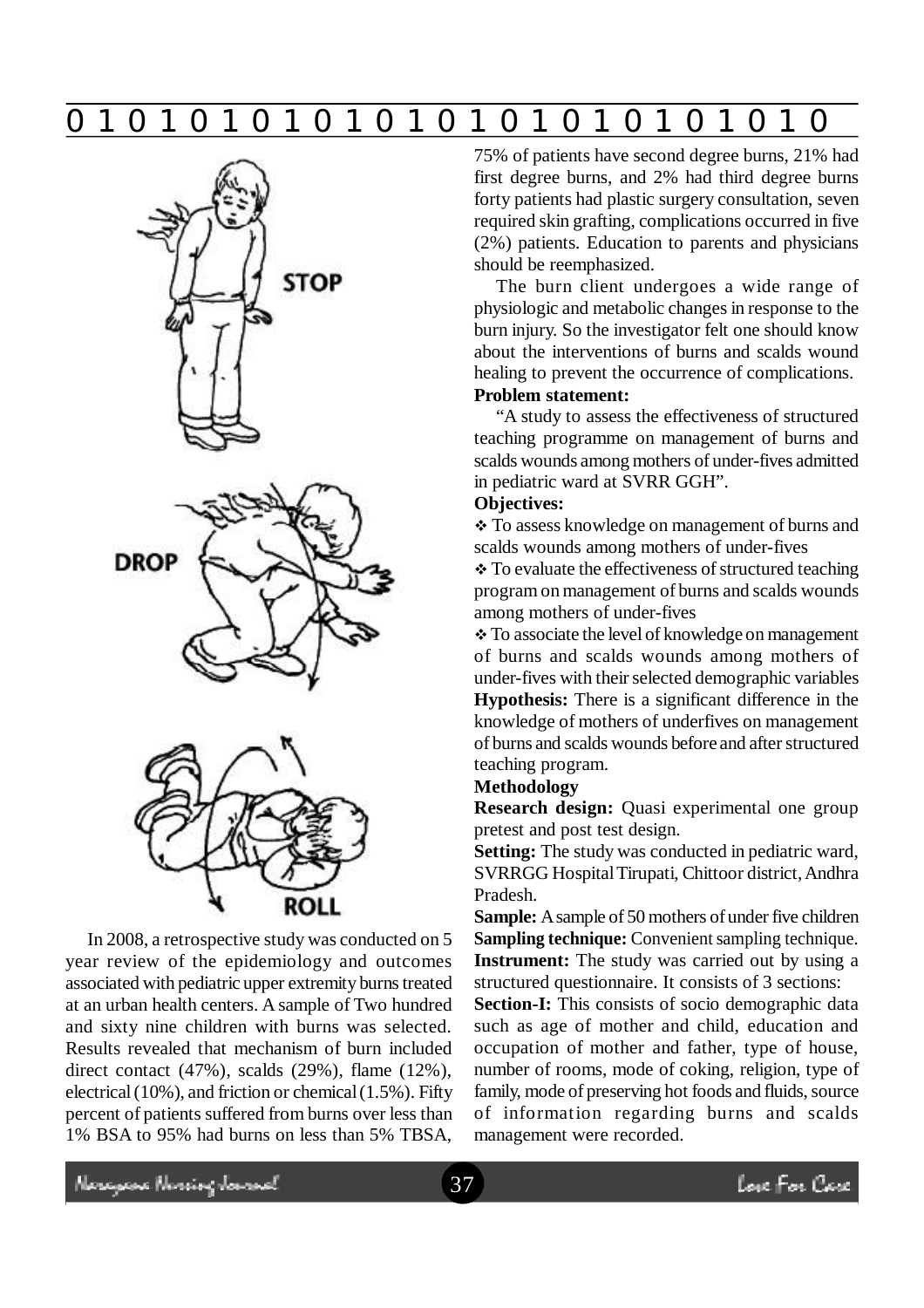|--|--|--|

**Section-II:** It consists of 10 multiple choice questions related to knowledge regarding management of burns and scalds wounds.

**Section-III:** It consists of 15 statements of self reported checklist on practice of burns and scald wound care

## **Score Interpretation:**

The scores were interpreted in the following manner: knowledge and knowledge on practices scores

<50% : Inadequate knowledge

50-75% : Moderately adequate knowledge

>75% : Adequate knowledge

**Content validity:** Questionnaire and structured teaching was validated by experts from the department of pediatrics, S.V.R.R.G.G.H, Tirupati, and from department of child health nursing from various government and private nursing colleges, Tirupati.

**Pilot study:** The pilot study was conducted with a sample size of 10 mothers of under fives. Reliability of the instrument on knowledge was 0.98 and on practices was 0.99.

**Data collection procedure:** Data collection was done at SVRR GGH Tirupati. A sample size of 50 mothers having under-five children were selected by using convenient sampling technique and the purpose of the study was explained. The mothers were divided into 5 groups. Pre-test was conducted to using structured questionnaire and checklist. Structured teaching programme was carried out for all the groups. Posttest was conducted using same questionnaire after 1 week of structured teaching programme.

**Data analysis**: Descriptive statistics and inferential statistics were used to analyze the data.

## **Results:**

## **Table - 1: Distribution of level of knowledge and knowledge on practices regarding interventions on burns and scalds wound healing in pretest.**

**Table - 1:** shows that among 50 mothers of under-fives 94%(47), had inadequate knowledge and 6%(3), had moderate knowledge 50% (25) had adequate on practice in pretest respectively. Overall level of knowledge in pre-test shows that 72% had inadequate knowledge, 26% had moderate knowledge and 2% (1) had adequate knowledge had moderate knowledge, and 2%had adequate knowledge.

|            | Level of knowledge     |                                                                |    |    |      |  |  |  |
|------------|------------------------|----------------------------------------------------------------|----|----|------|--|--|--|
|            | Sl. No   Variables     | Inadequate knowledge   Moderate knowledge   Adequate knowledge |    |    |      |  |  |  |
|            |                        |                                                                |    |    | $\%$ |  |  |  |
| . .        | Knowledge              |                                                                | 94 |    |      |  |  |  |
| <u>L</u> . | Knowledge on practices |                                                                | 50 | 24 | 48   |  |  |  |
|            | <b>Total Knowledge</b> |                                                                | 70 |    |      |  |  |  |

**Table - 2: Distribution of level of knowledge and knowledge on practices regarding interventions on burns and scalds wound healing in post test.**

**Table - 2:** shows that among 50 mothers of under-fives 64%(32) had inadequate knowledge,22%(11), had moderate knowledge and 14%(7), had adequate knowledge in post test. Overall level of knowledge in pre-test shows that 46% had inadequate knowledge, 38% had moderate knowledge, and 16 % had adequate knowledge.

The second objective was to evaluate the effectiveness of structured teaching programme on interventions of burns and scalds wound healing.

|                        | Level of knowledge                                             |    |    |      |  |    |  |
|------------------------|----------------------------------------------------------------|----|----|------|--|----|--|
| Sl. No   Variables     | Inadequate knowledge   Moderate knowledge   Adequate knowledge |    |    |      |  |    |  |
|                        |                                                                | %  |    | $\%$ |  | %  |  |
| Knowledge              |                                                                | 64 |    | 22   |  | 14 |  |
| Knowledge on practices |                                                                |    |    | 50   |  |    |  |
| <b>Total Knowledge</b> |                                                                | 46 | 19 | 38   |  | Iб |  |